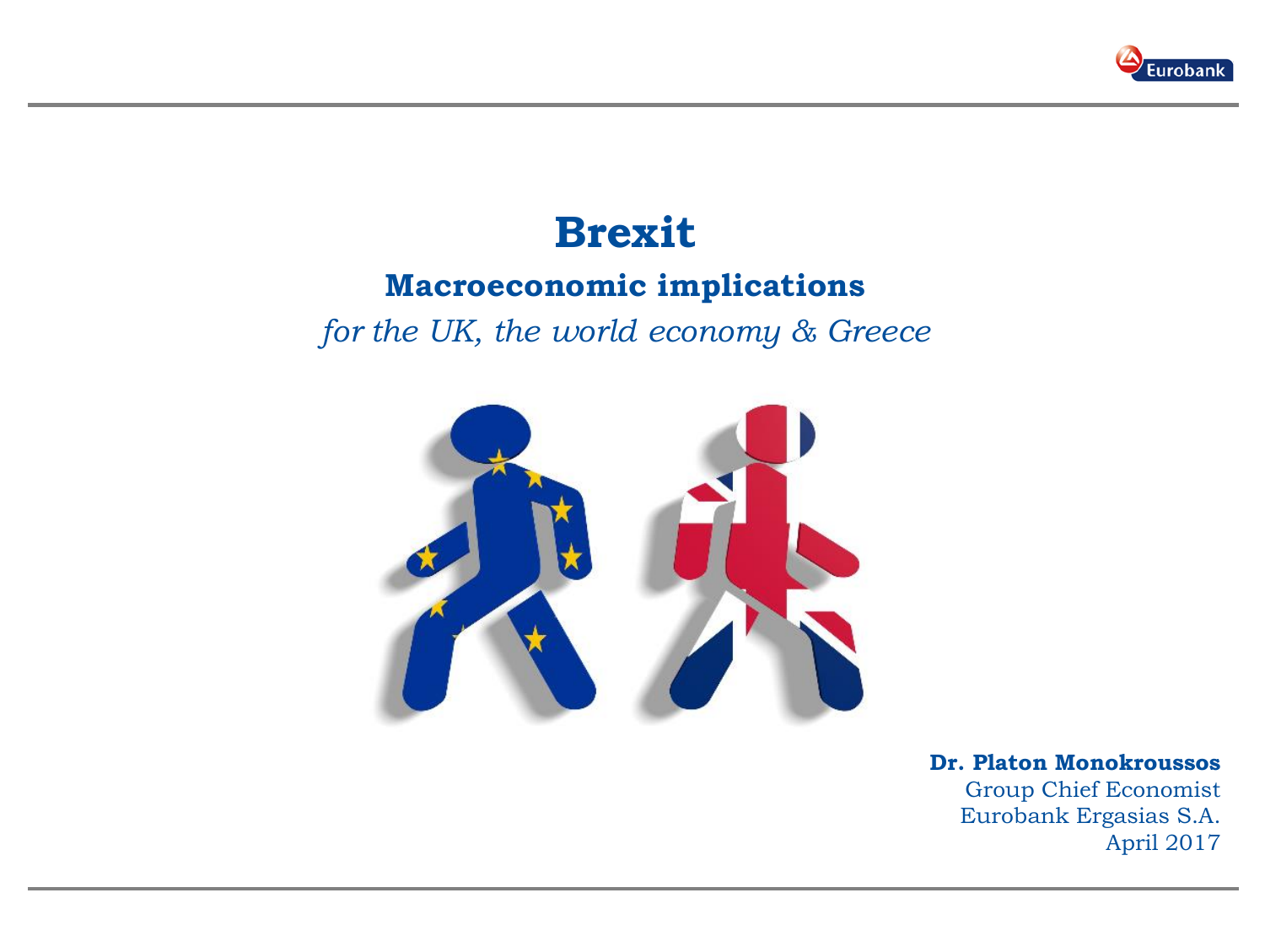### **UK's EU membership: partly in and partly out**

### *Favoring single market and enlargement but opting-out from euro & Schengen*



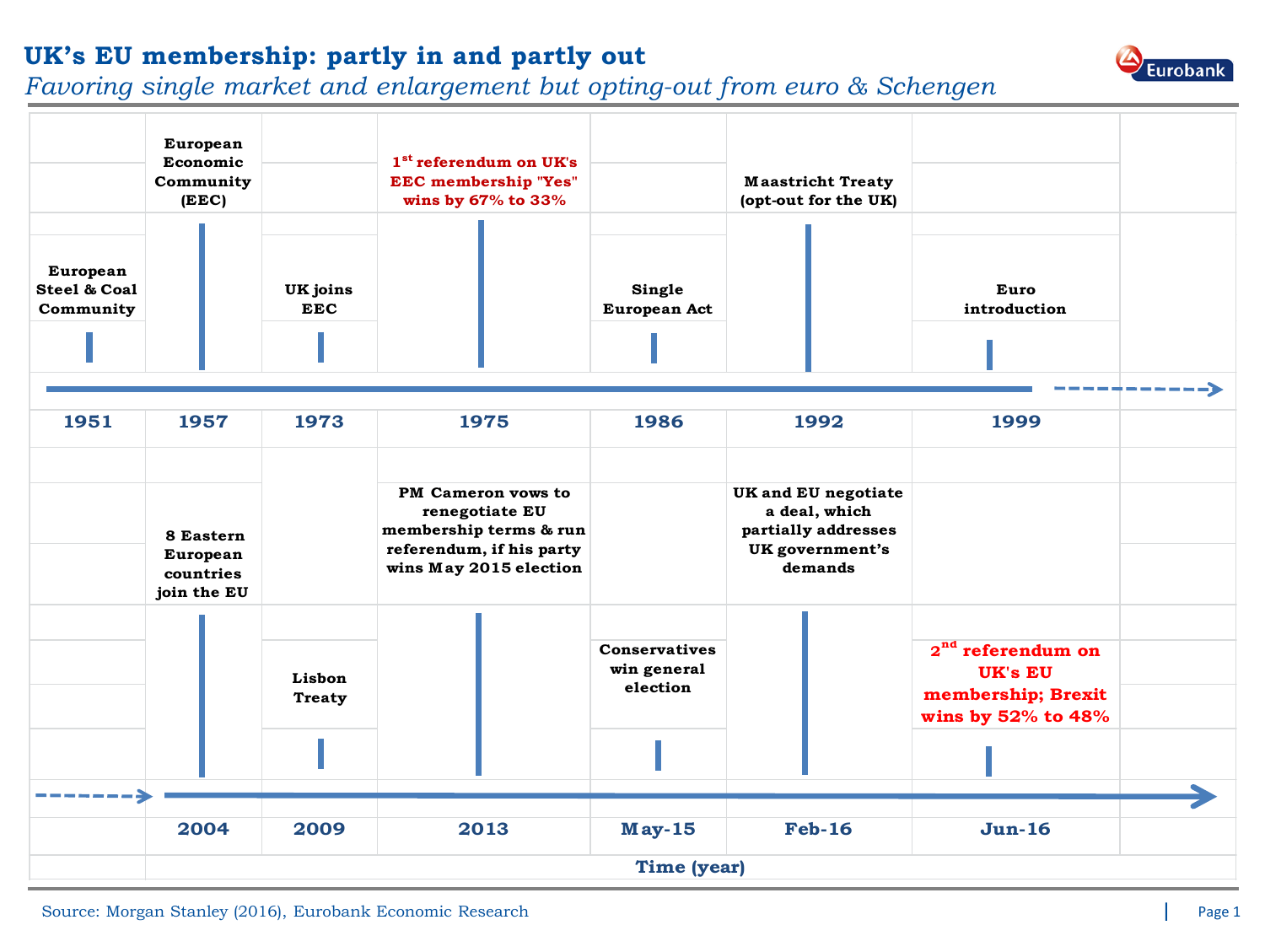

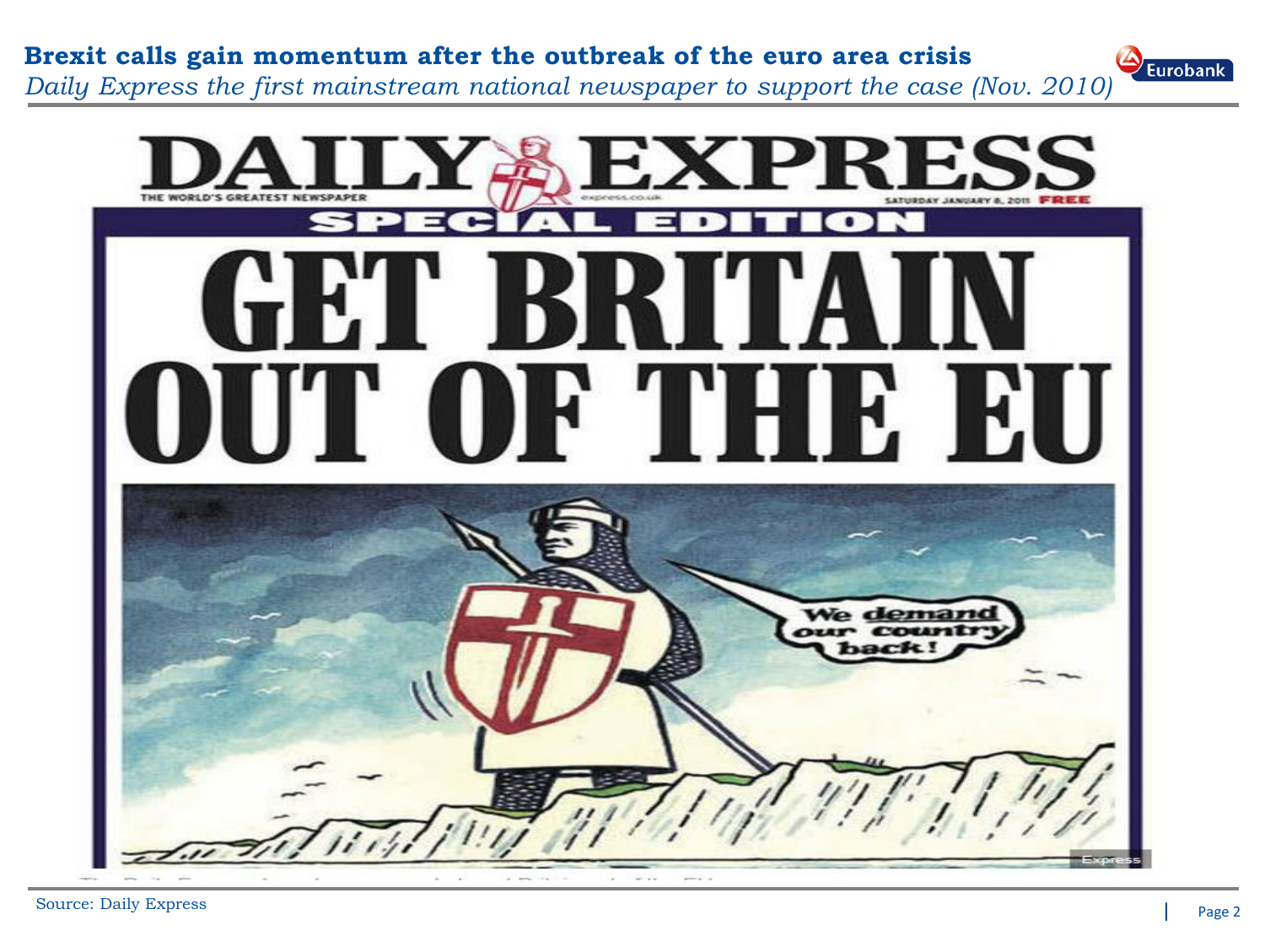## **Negotiations may well take longer than 2 years**

*Unless the UK seeks no special access to the single market*



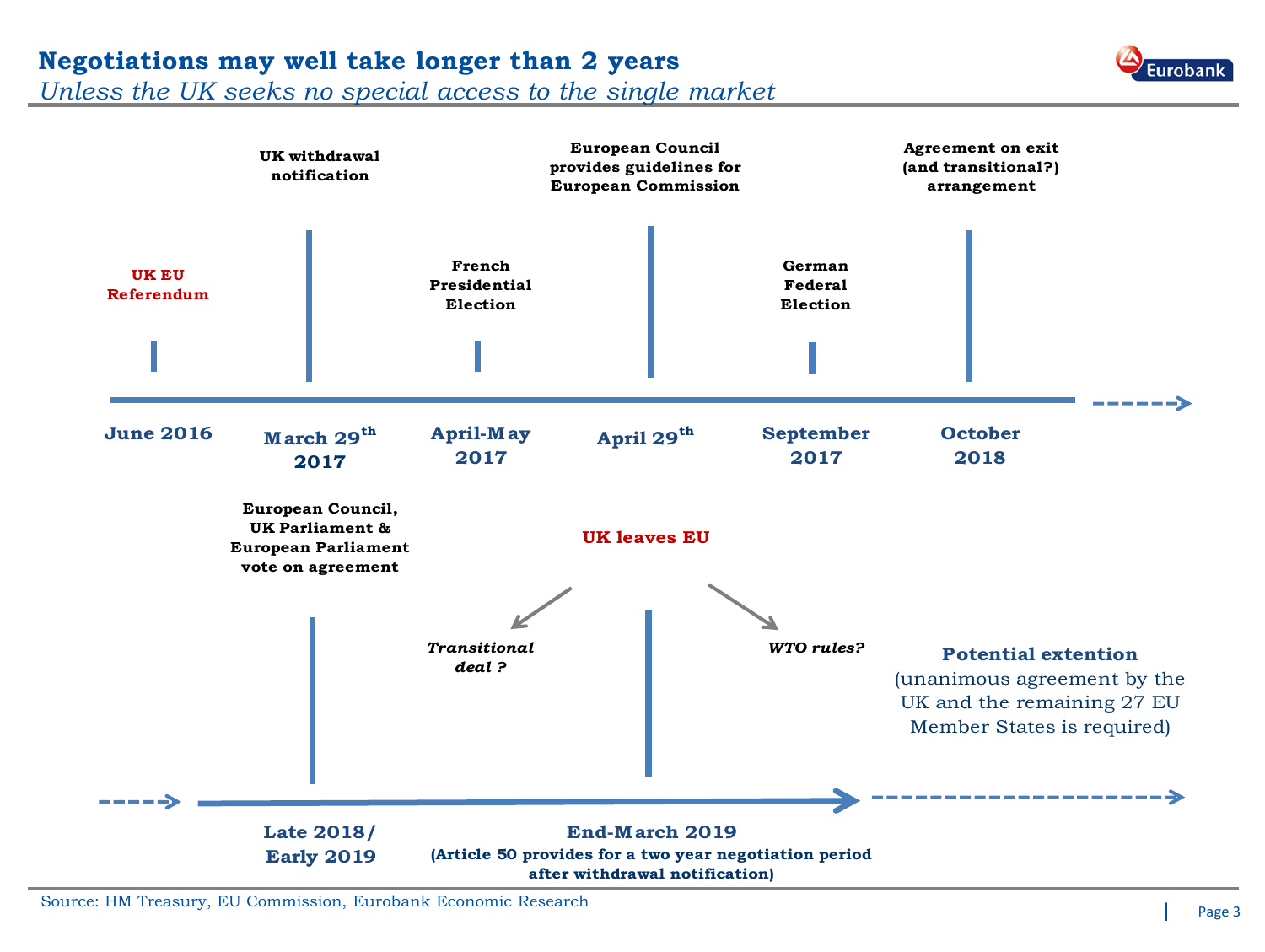## **Existing trade arrangements with the EU**

*A tradeoff between access to the single market and independence*



|                                                                        | Low independence                 |                                        |                                      |                                                                         | <b>High market access</b>           |                                          |             |  |
|------------------------------------------------------------------------|----------------------------------|----------------------------------------|--------------------------------------|-------------------------------------------------------------------------|-------------------------------------|------------------------------------------|-------------|--|
|                                                                        | Ability to<br>ignore EU<br>rules | <b>Fiscal</b><br>contribution<br>to EU | Independent<br>immigration<br>policy | Independence<br>to negotiate<br>trade deals<br>with non-EU<br>countries | Ability to<br>influence EU<br>rules | <b>Access to</b><br><b>Single Market</b> | Passporting |  |
| EU membership                                                          | Very limited                     | <b>Yes</b>                             | <b>No</b>                            | <b>No</b>                                                               | <b>Yes</b>                          | Full                                     | <b>Full</b> |  |
| European Economic<br>Area (EEA)<br>Norway, Iceland,<br>Liechtenstein   | Limited                          | Yes                                    | No                                   | <b>Yes</b>                                                              | Limited                             | High                                     | High        |  |
| <b>European Free Trade</b><br><b>Association (EFTA)</b><br>Switzerland | Partial                          | <b>Yes</b>                             | <b>No</b>                            | <b>Yes</b>                                                              | <b>No</b>                           | Medium                                   | <b>No</b>   |  |
| <b>New UK-EU Free Trade</b><br><b>Agreement (FTA)</b>                  | $\mathbf{P}$                     | P                                      | <b>Yes</b>                           | <b>Yes</b>                                                              | <b>No</b>                           | P                                        | P           |  |
| <b>WTO</b> rules                                                       | <b>Yes</b>                       | <b>No</b>                              | <b>Yes</b>                           | <b>Yes</b>                                                              | <b>No</b>                           | <b>No</b>                                | <b>No</b>   |  |
| <b>High independence</b><br>Low market access                          |                                  |                                        |                                      |                                                                         |                                     |                                          |             |  |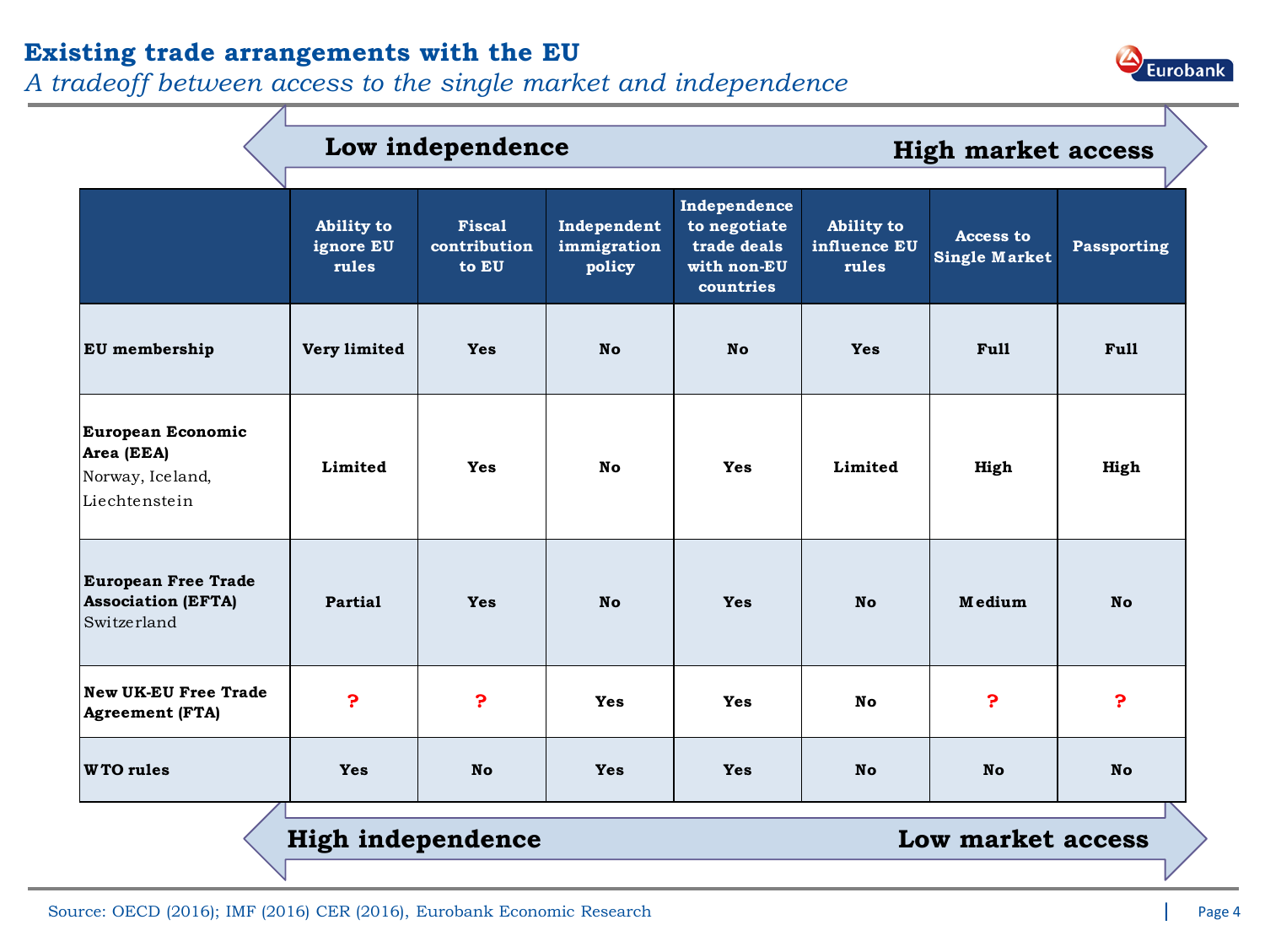### **The immediate period following the UK's EU referendum**

*Expectations for economic stagnation in H2-16 proved overly pessimistic…*



#### **Economy remarkably resilient so far to Brexit uncertainty**



#### **The UK economy has defied stagnation expectations in the immediate aftermath of the EU referendum**

- $\checkmark$  BoE's swift policy response
- $\checkmark$  Postponement of Article 50 activation to 2017
- $\checkmark$  Reduced political uncertainty
- $\checkmark$  GBP's post-referendum depreciation

#### **Easier financial conditions & weaker sterling helped to absorb post-referendum uncertainty**

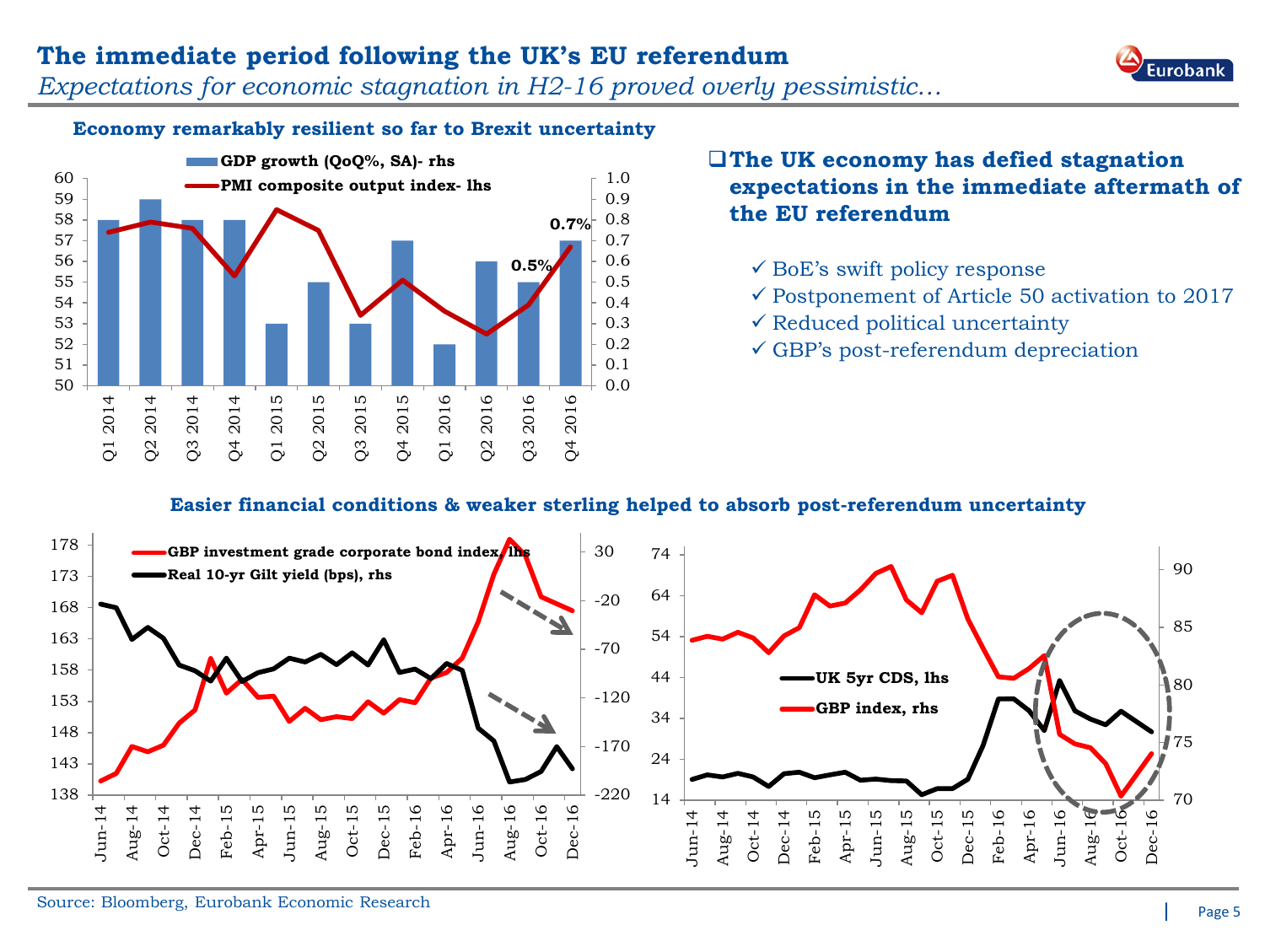### **The immediate period following the UK's EU referendum**

*…but Brexit impact may become increasingly visible after Article 50's activation*

#### **Sterling depreciation has boosted inflation, undermining real wage growth**



#### **UK PMI: has post-EU referendum rebound come to an end?**



#### **Consumer confidence negatively affected by slowing real wage growth; saving rate close to record lows**



#### **Brexit impact may become more visible following Article 50's activation**

 $\checkmark$  Behavior of UK businesses & consumers will need to adjust in a prolonged period of increased uncertainty over the terms of the UK withdrawal & the new UK/EU association agreement

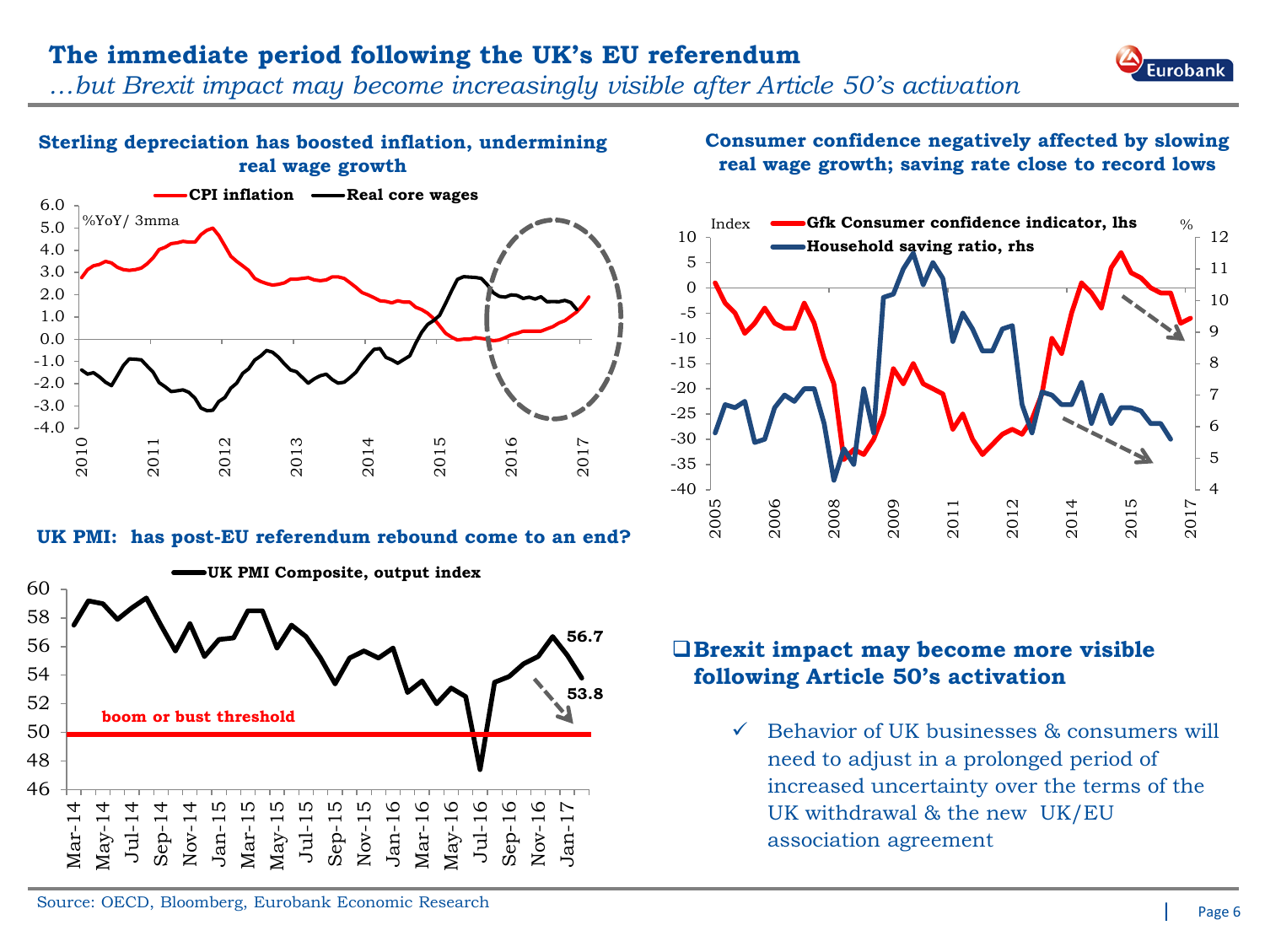

*Direct and indirect effects of reduced trade with the EU; lower labor productivity*

| <b>Source</b>                    | Brexit effect on the UK economy                            |  |  |  |  |
|----------------------------------|------------------------------------------------------------|--|--|--|--|
| Bertelsmann Stiftung (2015)      | -3.0% to -0.6% of per capita GDP (static estimate)         |  |  |  |  |
|                                  | -14.0% to -0.2% of per capita GDP (dynamic estimate)       |  |  |  |  |
| Dhingra et al. (2016a, 2016b)    | -2.6% to -1.3% on incomes (static long-run trade effects)  |  |  |  |  |
|                                  | -9.5% to -6.3% on incomes (dynamic long-run trade effects) |  |  |  |  |
| HM Government (2016c, 2016d)     | $-6.0\%$ to $-3.6\%$ of GDP (short-run)                    |  |  |  |  |
|                                  | $-9.5\%$ to $-3.4\%$ of GDP (long-run)                     |  |  |  |  |
|                                  | $-2.6\%$ to $+1.1\%$ of GDP                                |  |  |  |  |
| Mansfield (2014)                 | +0.1% of GDP (most likely scenario)                        |  |  |  |  |
| NIESR (Baker et al., 2016, Ebell | $-2.3\%$ of GDP (short-run)                                |  |  |  |  |
| and Warren, 2016)                | $-7.8\%$ to $-1.8\%$ of GDP (long-run)                     |  |  |  |  |
| OECD (2016)                      | $-3.3\%$ of GDP (medium-term, up to 2020)                  |  |  |  |  |
|                                  | $-7.7\%$ to $-2.7\%$ of GDP (long-run, up to 2030)         |  |  |  |  |
| Open Europe (2015)               | $-2.2\%$ to $+1.6\%$ of GDP                                |  |  |  |  |
|                                  | (Politically realistic range: $-0.8\%$ to $+0.6\%$ of GDP) |  |  |  |  |
| Ottaviano et al. (2014)          | $-1.1$ to $-3.1\%$ of GDP                                  |  |  |  |  |
| Oxford Economics (2016)          | $-3.9\%$ to $-0.1\%$ of GDP (long-run)                     |  |  |  |  |
|                                  | $-5.5\%$ to $-3.0\%$ of GDP (medium-term)                  |  |  |  |  |
| PwC (2016)                       | $-3.5\%$ to $-1.2\%$ of GDP (long-term)                    |  |  |  |  |
| <b>Minford (2016)</b>            | $+4.0\%$ of GDP                                            |  |  |  |  |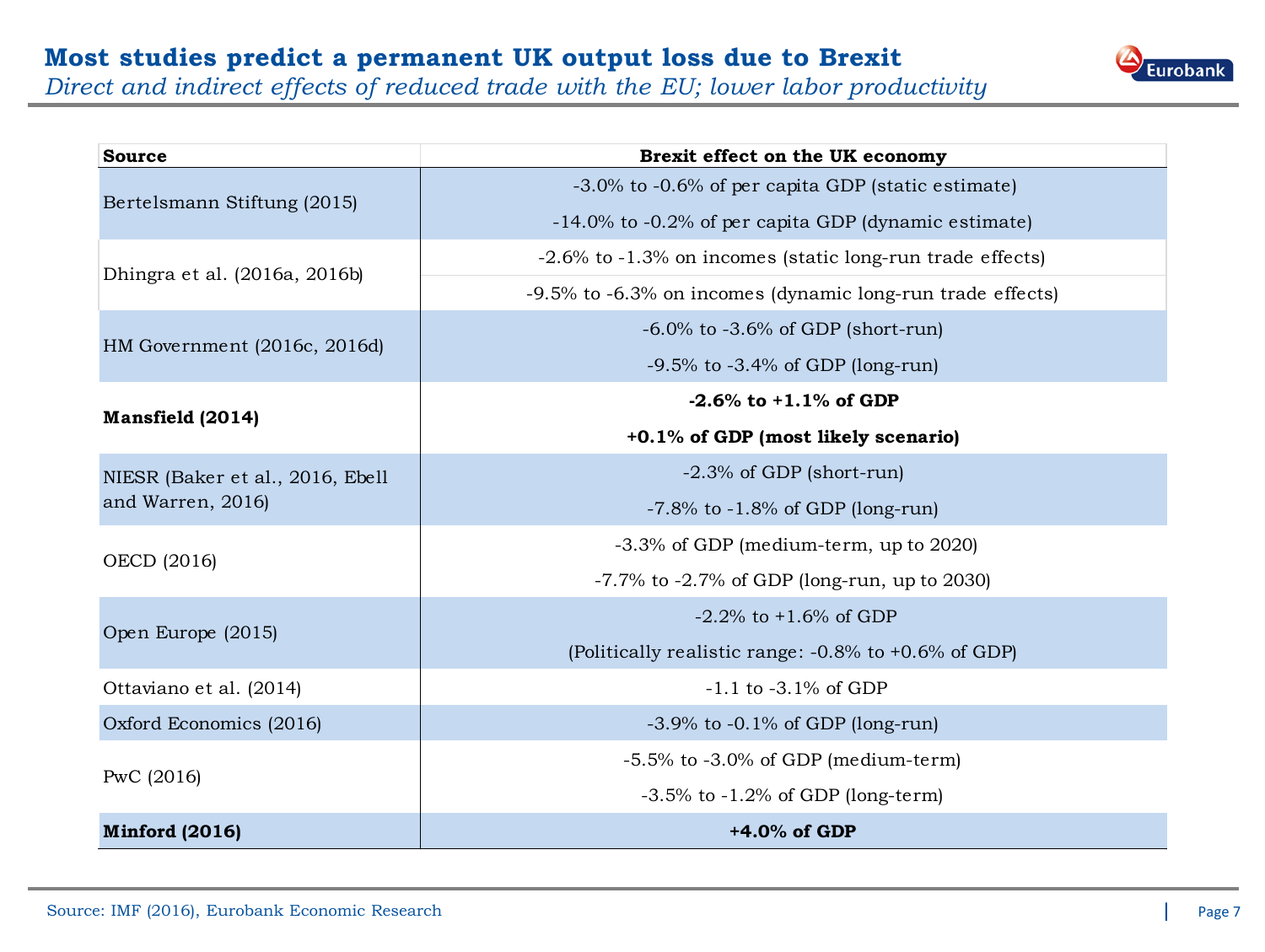## *UK's large CA deficit requires substantial inflows for its financing*

*Or else a slowdown in domestic demand (investments) an increase of national savings and/or a permanent exchange rate depreciation to restore external equilibrium*



Eurobank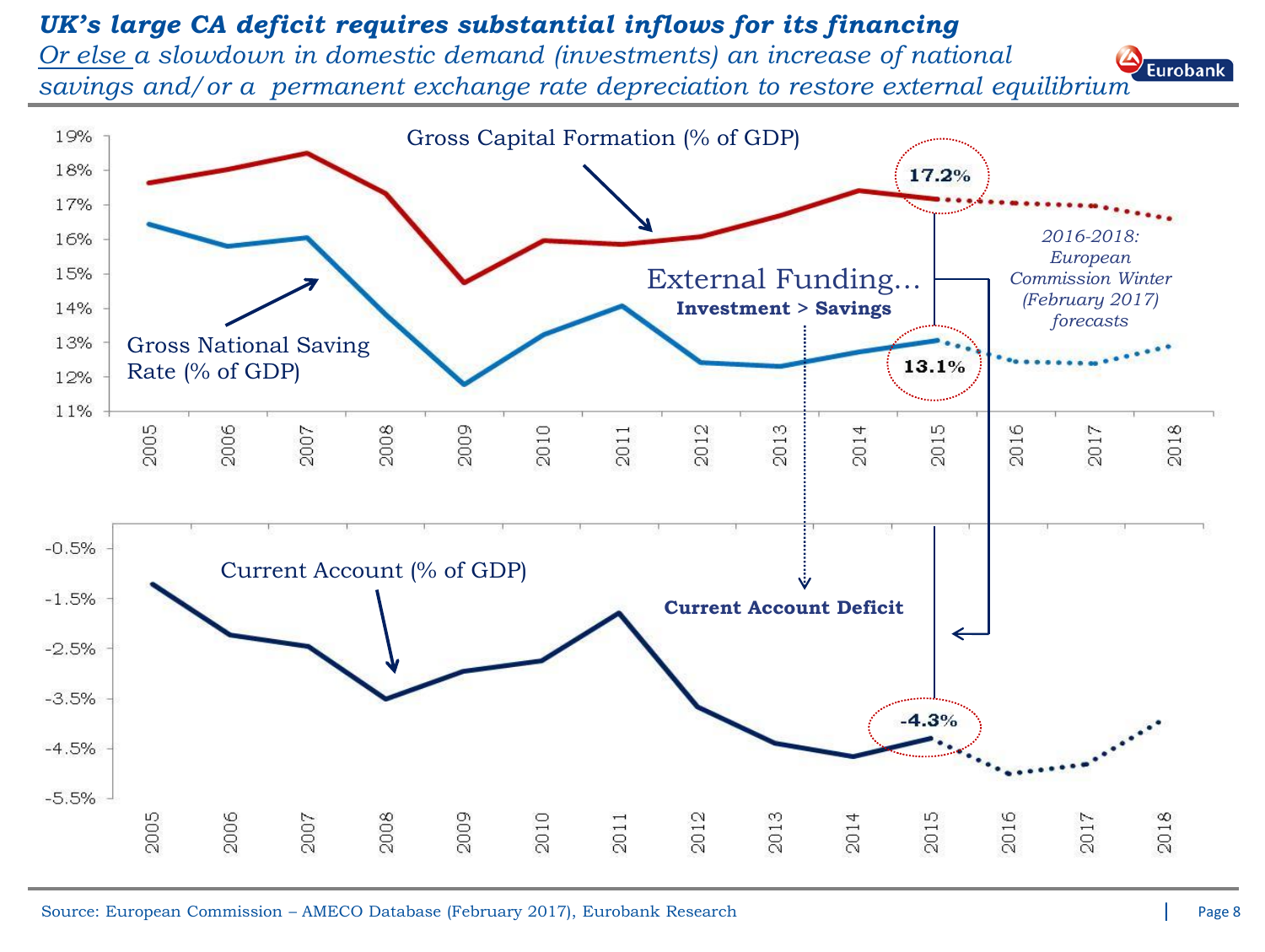## **Financial sector: a key component of the UK economy**

*Highly susceptible to loss of access to the single market (passporting)*



#### **Financial & Insurance activities** (share of Gross Value Added)



The UK financial sector generates about 8% of national income, c. 50 percent above the EU average

 $\Box$ UK trade in financial services as a percentage of GDP has risen significantly since early 1990, much faster than in other major EU economies

**□The UK financial sector is a key** component of the UK economy and highly exposed to a loss of access to the single market



2006

2007

2008

2009

2010

2011

2012

2013

2005

0.0

1999

2000

2001

2002

2003

**Germany Netherlands**

2004

0.5

1.0

1.5

2.0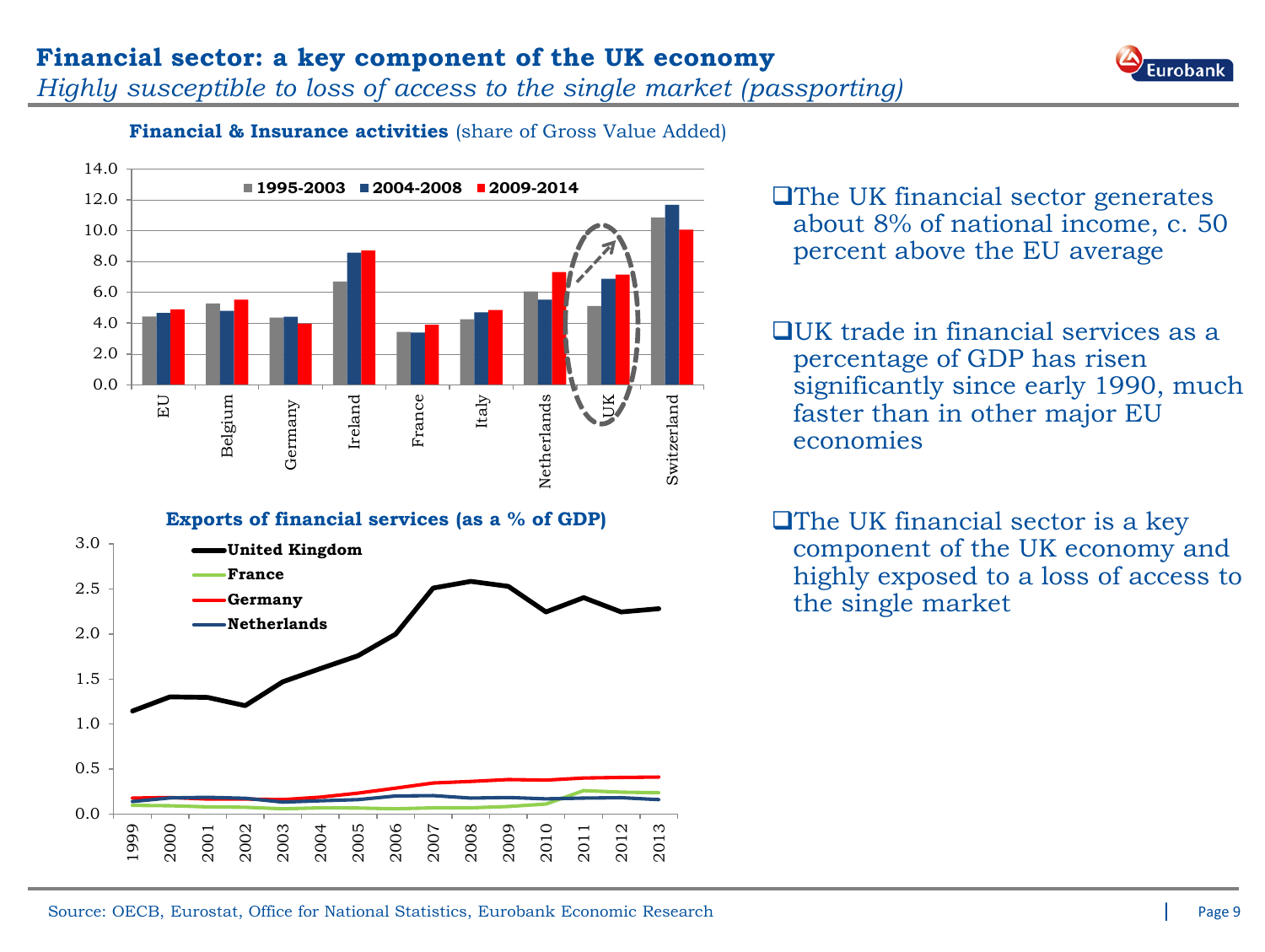## **The UK economy is highly dependent on inward FDI**

*Much of it comes from other EU countries* 



 $\Box$  The total stock of FDI in the UK exceeds 1 trillion GBP, representing around 57% of the country's GDP

Almost 50% of it comes from the rest of the EU, with the Netherlands, France, Luxemburg and Germany making the largest contributions

 $\Box$  If access to the single market were lost, the UK might become a less attractive destination for FDI inflows, with negative repercussions for investment, export capacity and productivity

2010

2011

2012

2013

2014

2009

 $\Omega$ 

2005

2006

2007

2008

200

Eurobank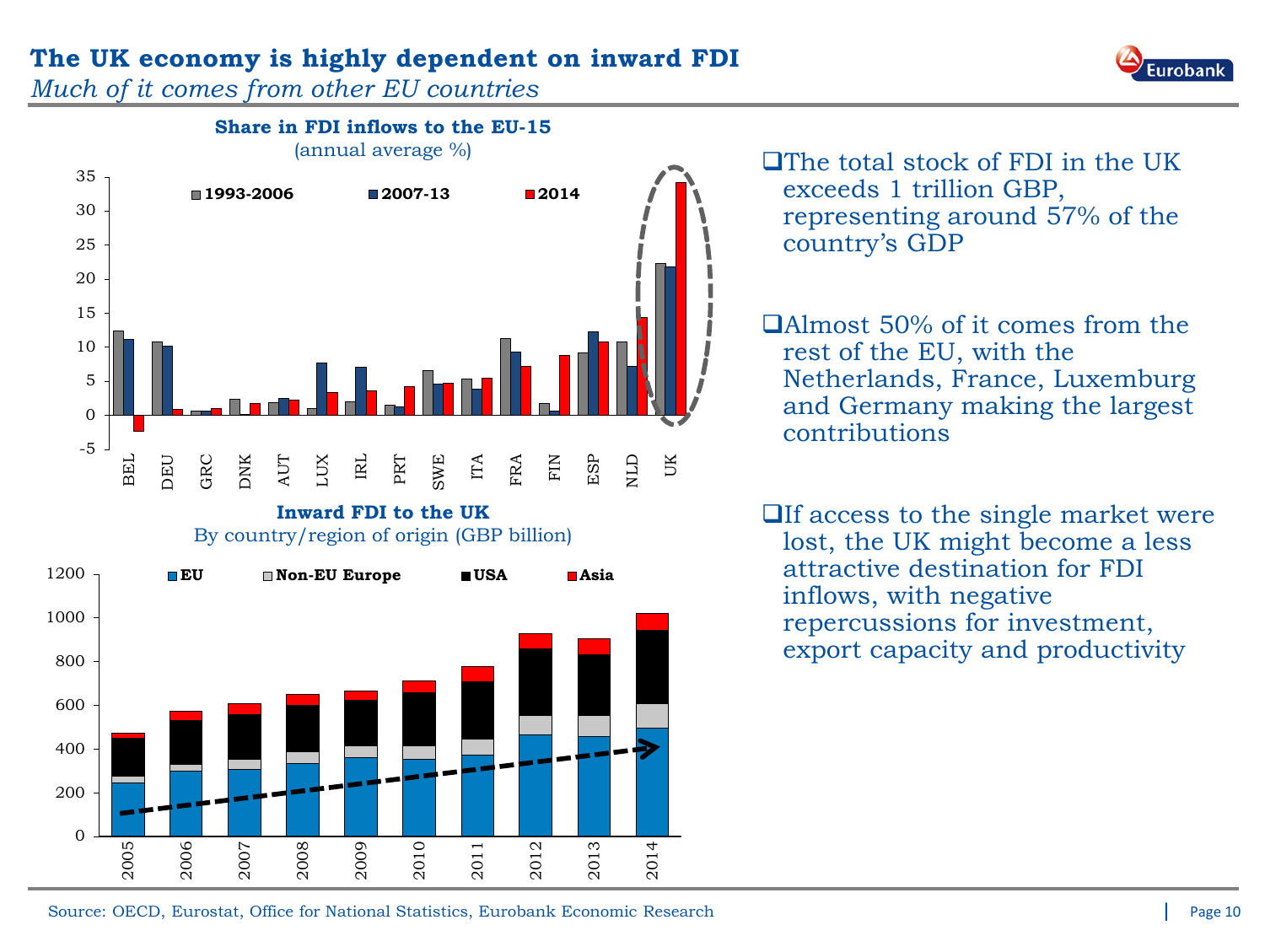



#### **Long-Term International Net Migration by Citizenship**



The number of EU migrants to the UK has increased considerably in recent years, accounting to nearly half of net migration flows

Empirical analysis suggests that migrants have contributed considerably to UK GDP and productivity growth

Special studies on the UK labor market do not provide conclusive evidence that EU migrants have caused job losses and **Real GDP growth-contributions (in pps)** lower wages for UK natives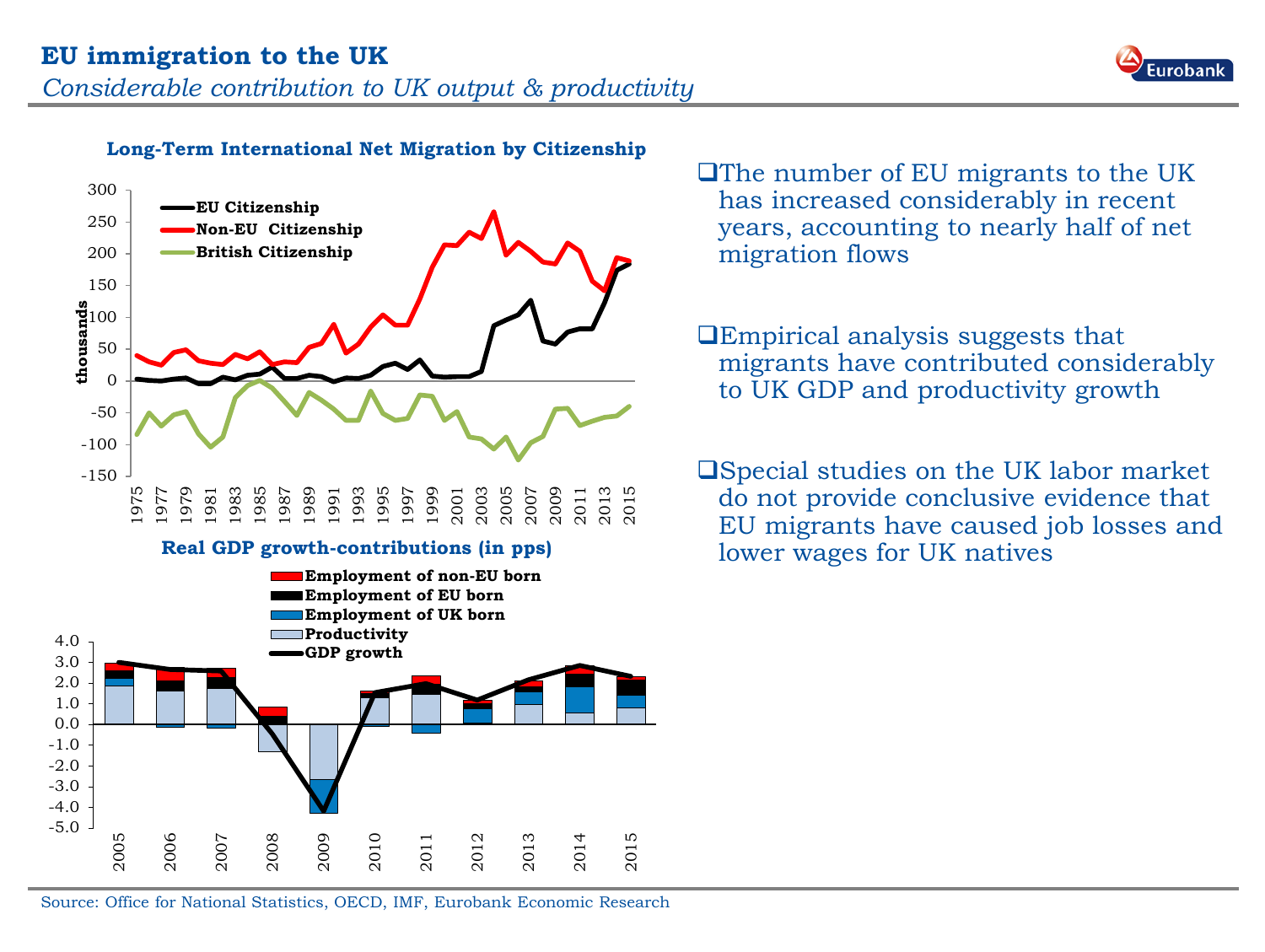## **UK is already among the least regulated markets in the developed world**



*How much room for additional gains from "de-Europeanising Britain"?* 



**OECD Strictness of Employment Protection - individual dismissals (regular contracts), 2013** *Blue color denotes EU countries, yellow color denotes non-EU countries* 3.5

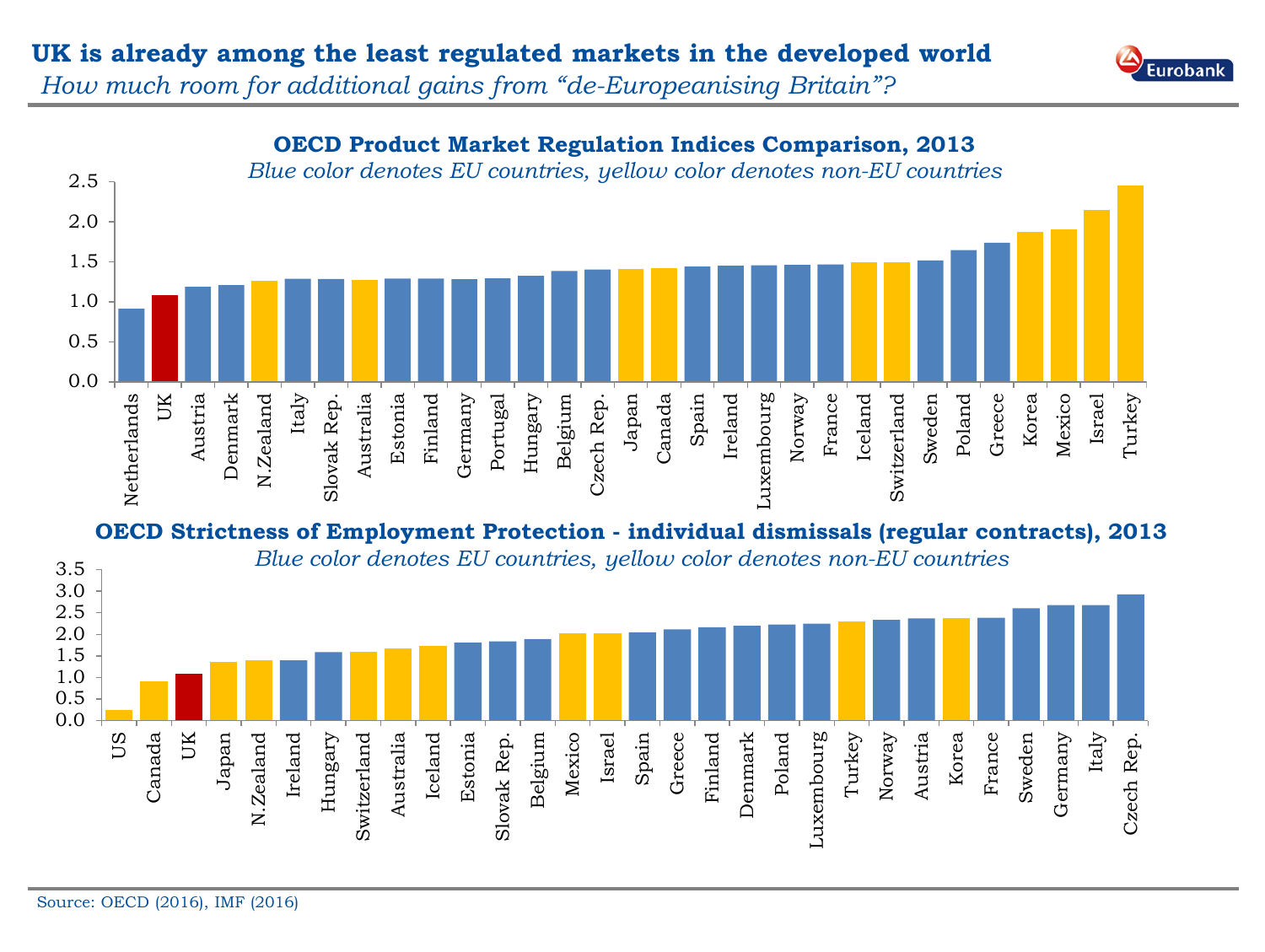Eurobank

*How large might the gains from Brexit be?*



**Nominal gross contribution to the EU budget**



UK's net contribution to the EU budget has averaged €5.5bn per annum (c. 0.3%-of-GDP) in 2000- 2015, lower than that of Austria, Denmark, Finland, France, Germany, Italy, the Netherlands and Sweden

 $\Box$  If the UK were to retain some access to the single market it would find it difficult to avoid payments to the EU budget (e.g. the Norwegian and Swiss models of association come with fiscal costs)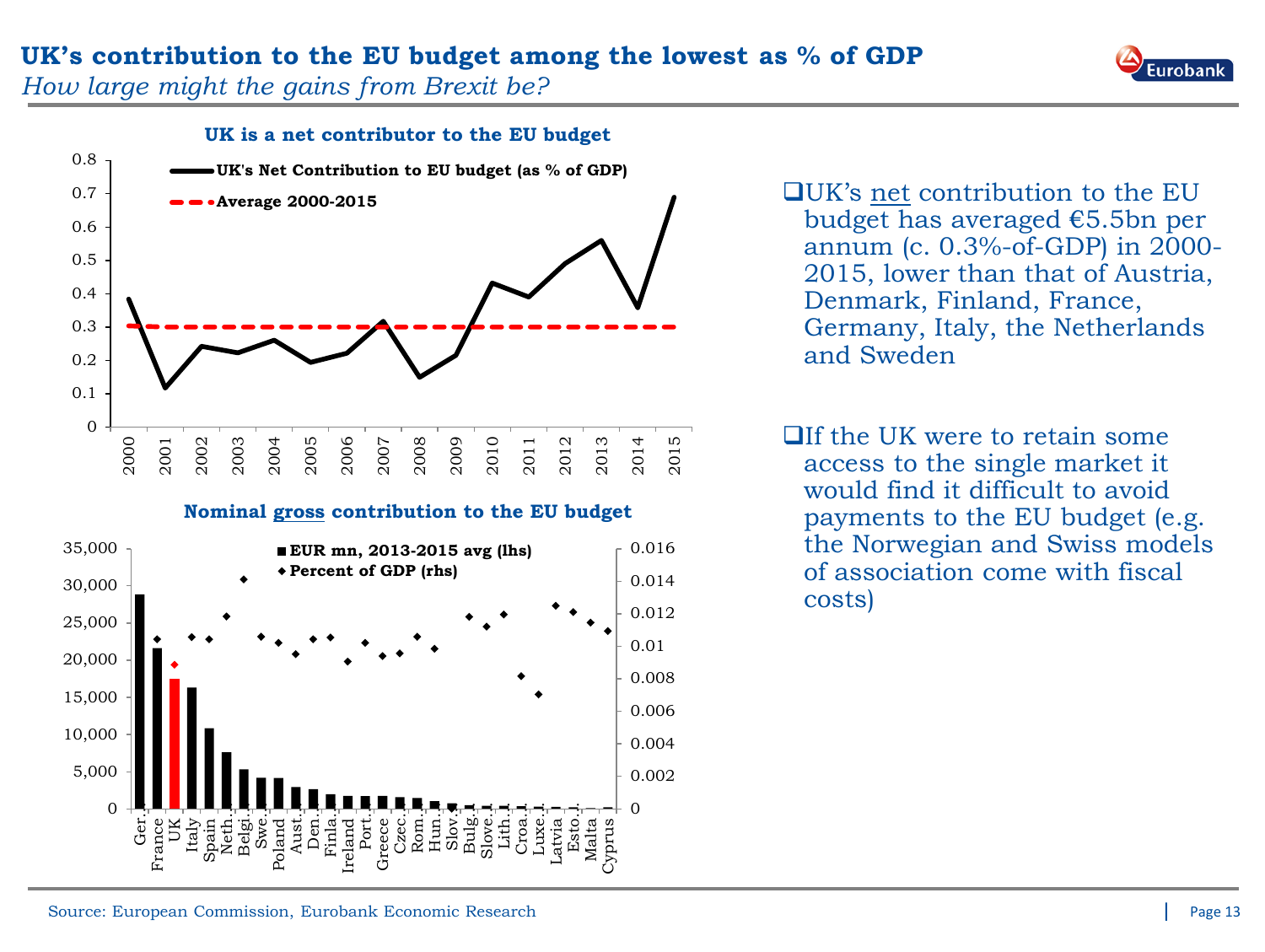#### **Brexit: implications for the EU-27**

*Luxemburg, Ireland, Malta, Cyprus, the Netherlands and Belgium are relatively more* 

*susceptible to Brexit risks*

**High direct trade ties with UK <b>High FDI exposure High FDI** exposure



Source: BIS, European Commission, Eurostat, ONS, S&P, UN, Eurobank Economic Research

**Eurobank**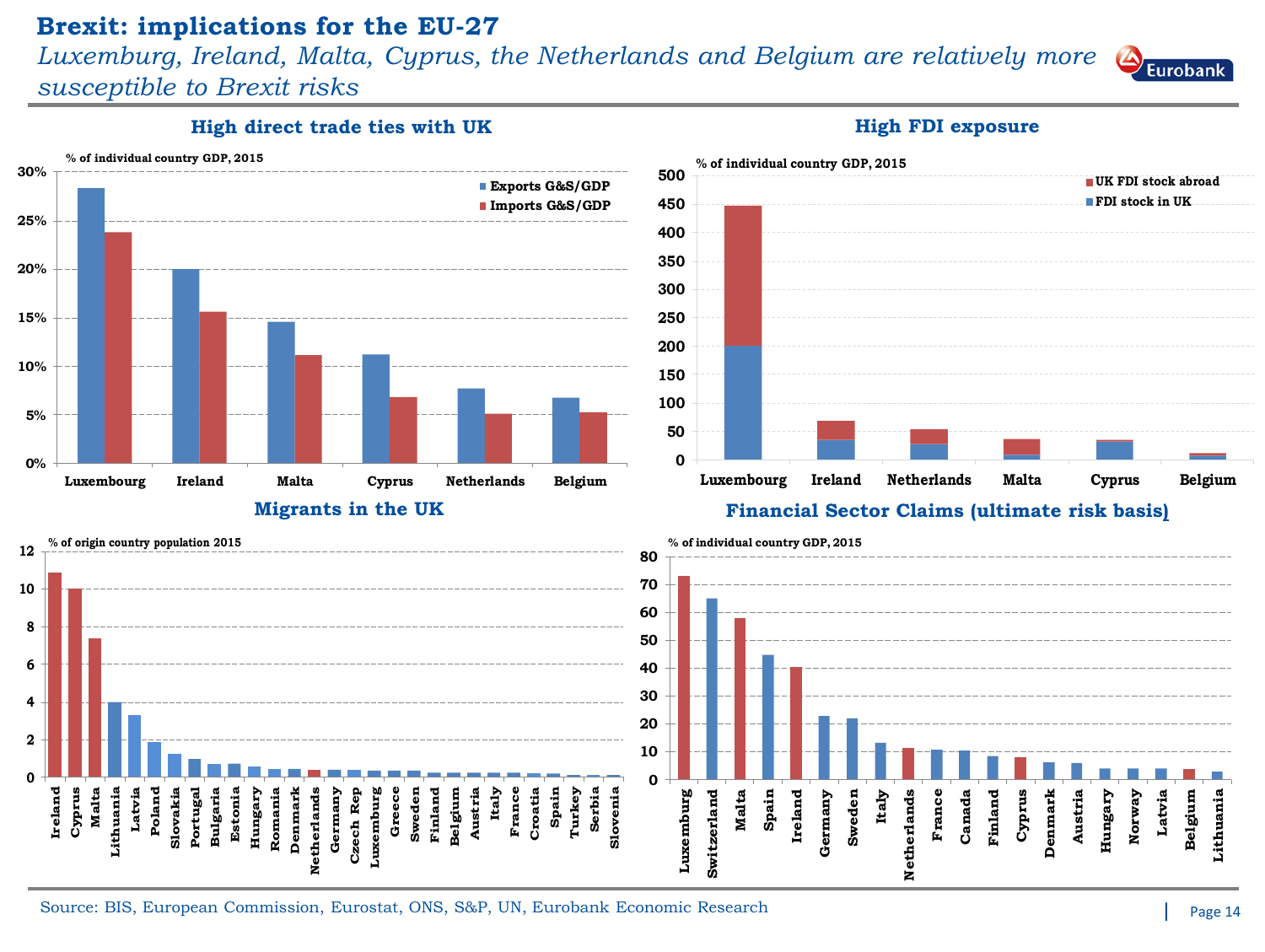



## **Greece's external balance of goods with the UK (2015) (deficit -€153.4 mn)**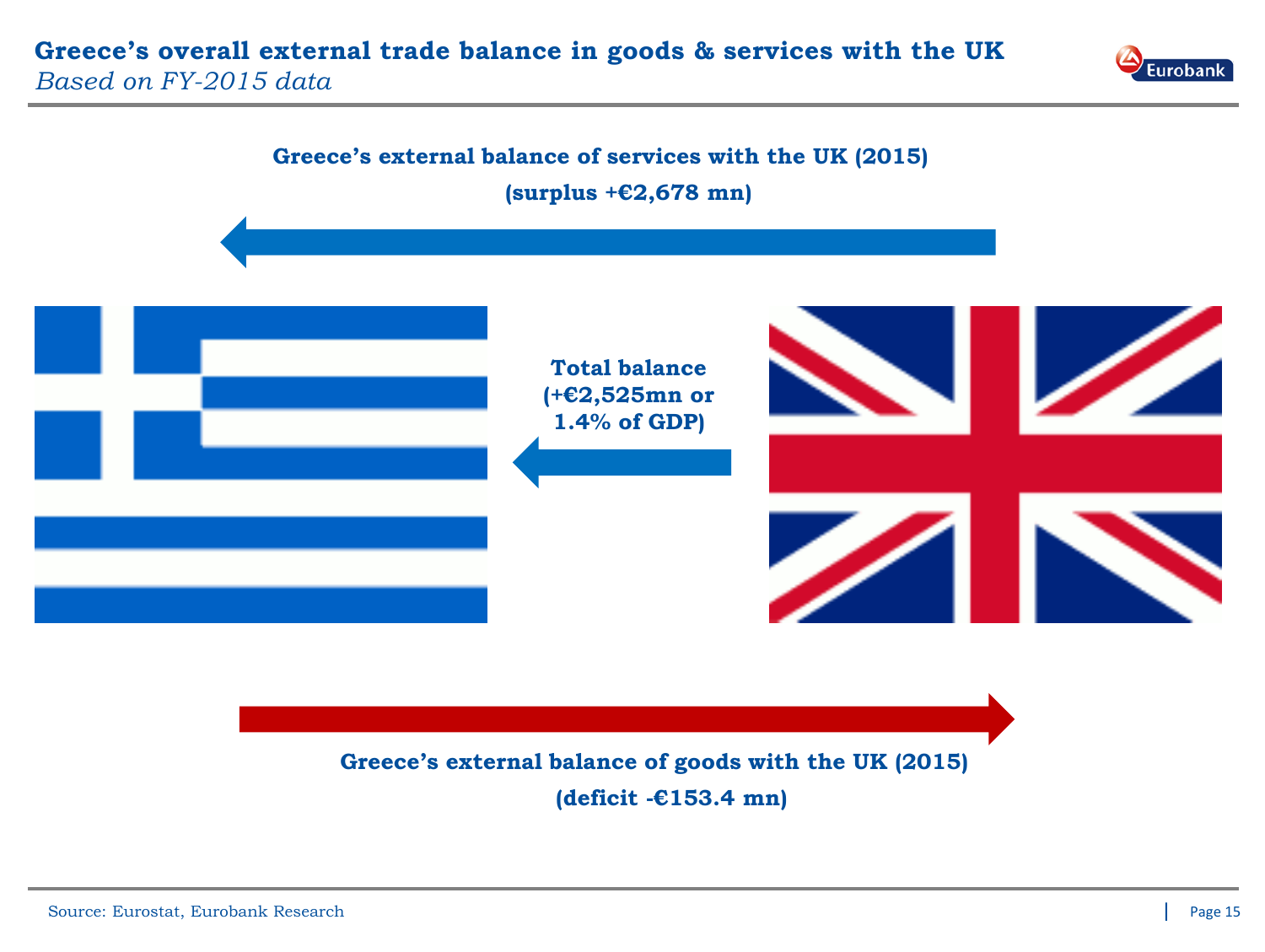#### **Greece 2007-2016** *From a "Great depression" to a "Great stagnation"?*



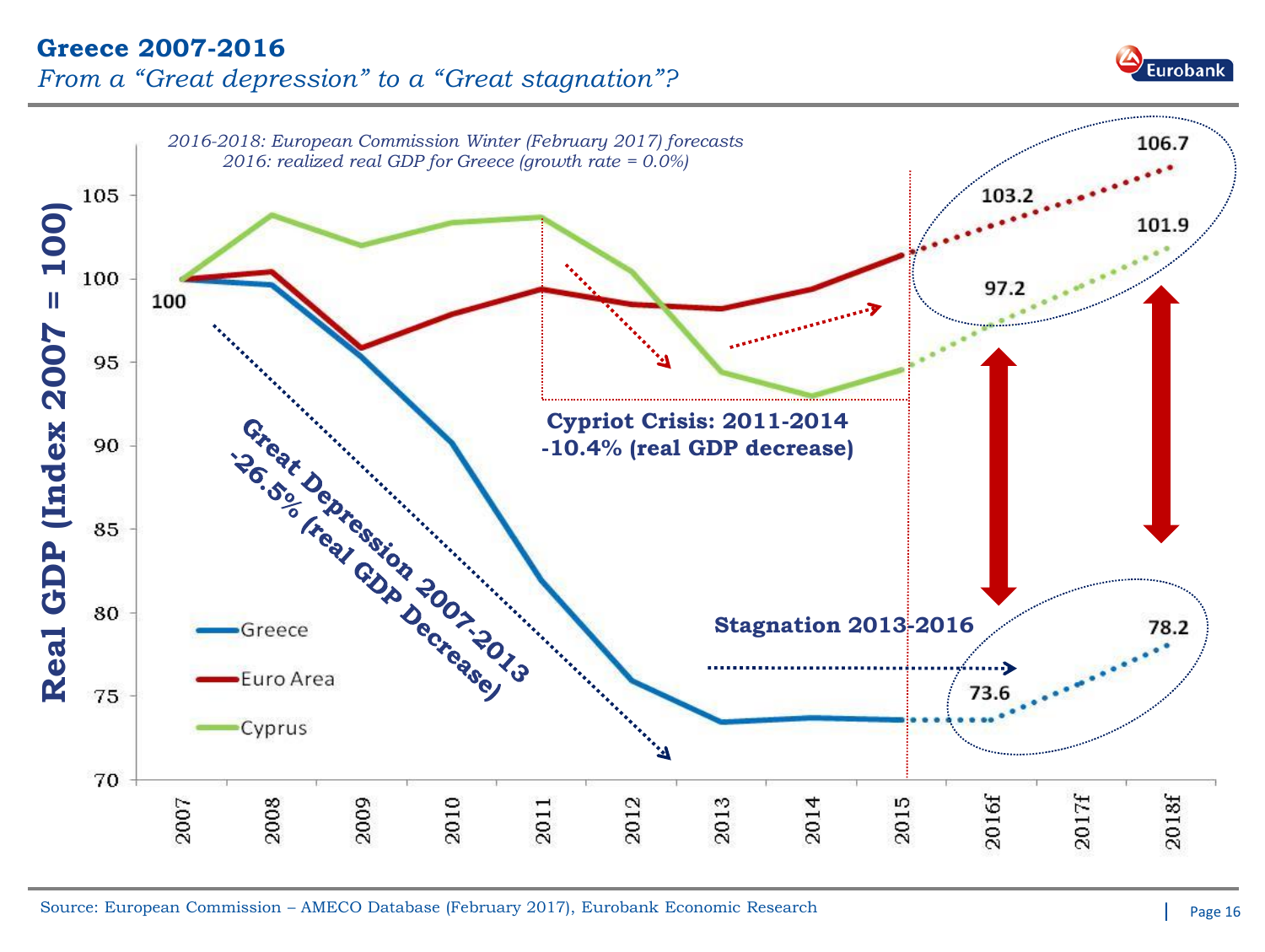

# **Appendix**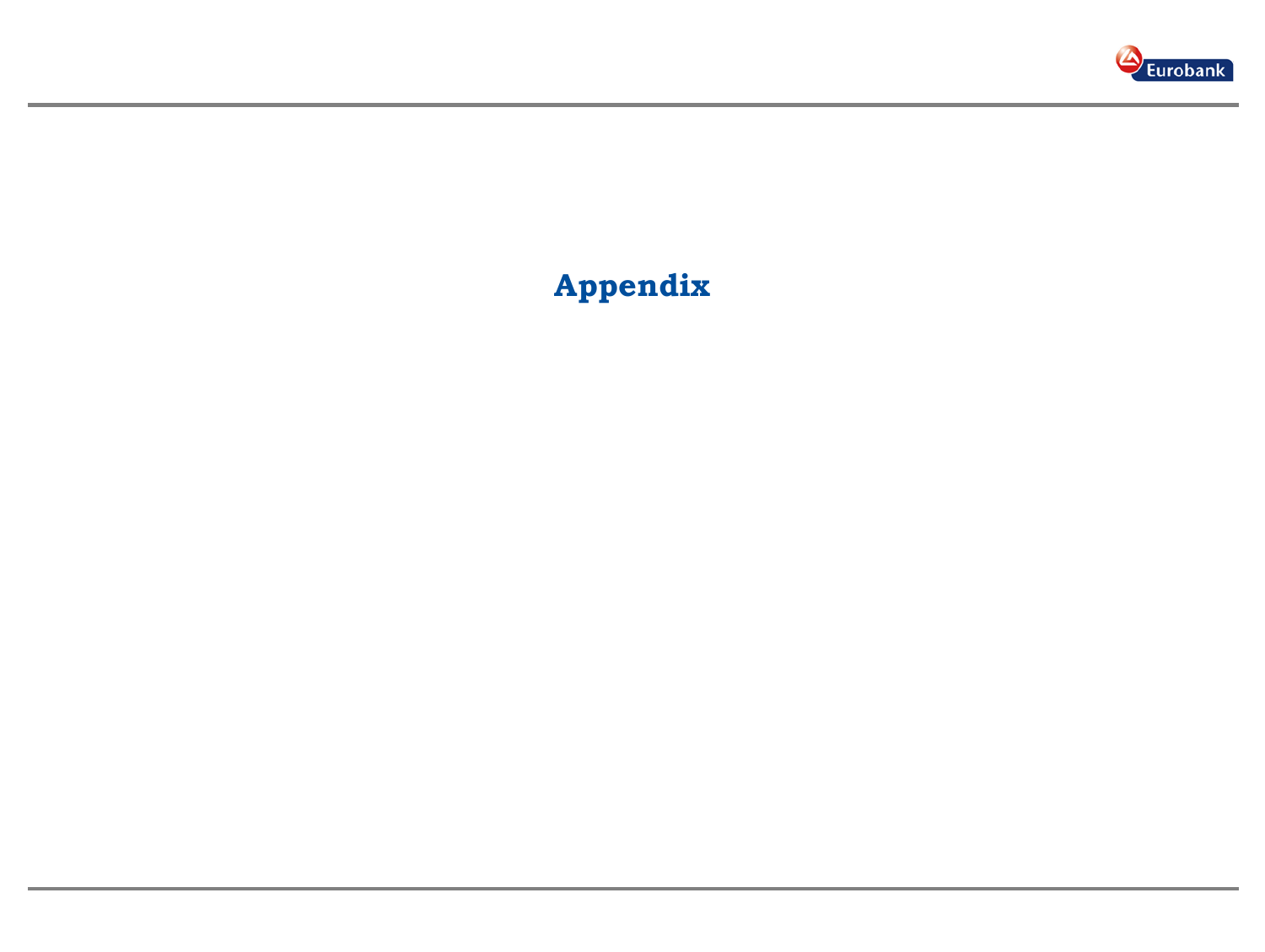#### **Greece: relatively low direct merchandise trade linkages with the UK**

*Main Greek exports: food & live animals; chemicals & related products; manufactured goods classified chiefly by raw material*